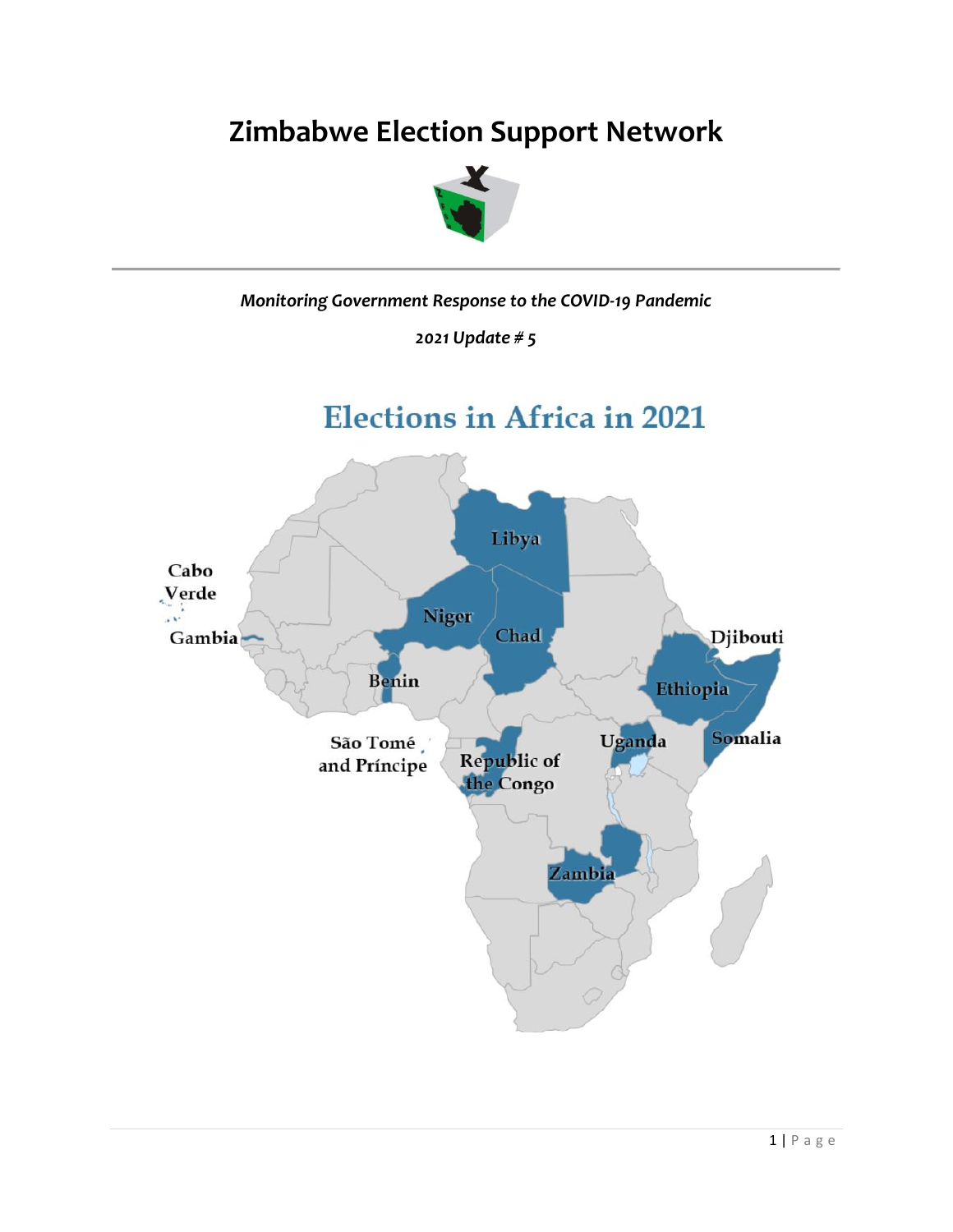#### **1. INTRODUCTION**

Non-State actors have been complementing government efforts in flattening the COVID-19 curve. ZESN hopes that this report which covers developments that occurred in the month of June 2021, as reported by ZESN LTOs will complement the range of information available for use in development and reinforcing of strategies aimed at safeguarding the health of citizens who are trying to forge ahead with life in the midst of the COVID-19 pandemic.

During the reporting period, amid the threat posed by the increase in COVID-19 cases, the whole country was put under lockdown on 12 June while particular places were put under localized lockdowns with stricter measures. The Vice President and Minister of Health and Child Care, Dr. Constantine Chiwenga declared the national lockdown noting that complacency had resulted in a recent spike in COVID-19 cases. He said that the country had recorded 596 new cases and 26 deaths within the previous week, compared to the same period in May last year where there were 132 cases and six deaths.

Among other measures, all public gatherings were banned, except funerals, whose numbers were limited to 30 people. Industry and commerce were ordered to operate on 50% staff. Operating hours for retail shops were set at 8.00 am to 3.30 pm. Stricter enforcement of the wearing of face masks in public places, social and physical distancing, as well as frequent washing and sanitizing of hands, were called for. Beer halls and nightclubs were ordered to remain closed with hotels, lodges, bars, and restaurants allowed to open only to residents until 10.00 pm.

The localized Kwekwe lockdown was extended by two weeks. Further, more places, namely, Kariba, Makonde, and Hurungwe were put under localised lockdowns. In such areas, a 6.00 p.m to 6.00 a.m curfew was imposed, while access to and from the areas under localized lockdowns was banned, except for essential services. Public transport was ordered to carry half their carrying capacity to enablee physical distancing and every public transport vehicle to be disinfected after every trip.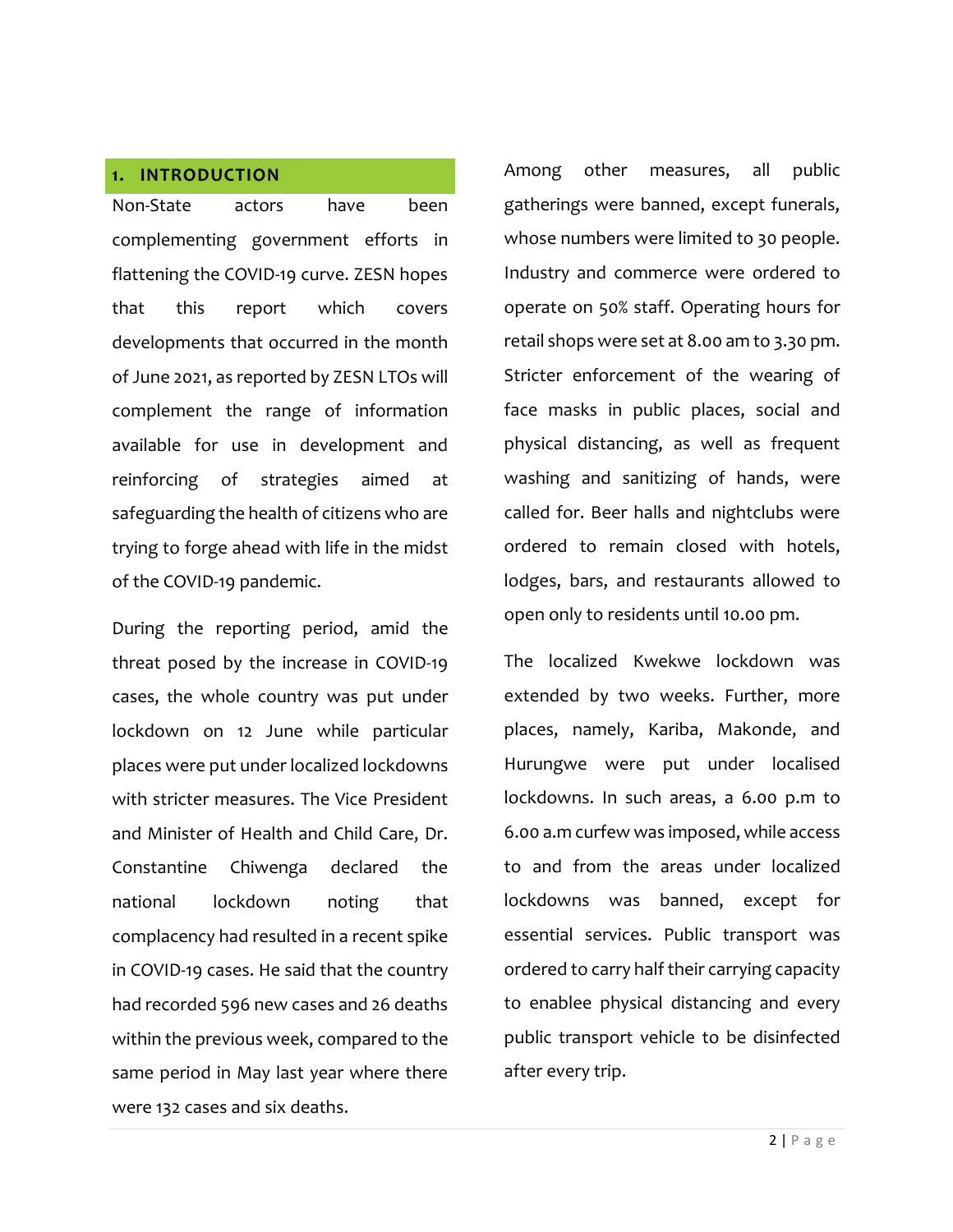On 23 June, more localized lockdowns were approved by Cabinet in the following areas: Karoi, Makonde, Chinhoyi, Mhangura, Chidamwoyo, Magunje, and Chirundu (Mashonaland West Province); Nkulumane, Emakhandeni, and Northern Suburbs (Bulawayo Metropolitan Province); Mount Darwin in Mashonaland Central Province; and Chiredzi in Masvingo Province.

Vaccination against COVID-19 continued. In the same month, the country received 25,000 Sputnik V doses from Russia. In addition, 500 000 Sinopharm shots bought from China were received within the month of June.

# **1.1 MINISTRY OF HEALTH SUMMARY UPDATES**

As at 30 June 2021, Zimbabwe had 49 864 confirmed cases, including 39 121 recoveries and 1 789 deaths. To date, a total of 777 161 people have been vaccinated against COVID-19. 1

#### **2. SUMMARY OF FINDINGS**

During the period covered by the report, ZESN LTOs reported the following:

# **2.1 ENFORCEMENT OF LOCKDOWN REGULATIONS**

LTO reports indicated that, in general, there was no strict enforcement of COVID-19 restrictions, particularly in the first two weeks of June, except in constituencies that were under localized lockdowns.

There were reports of uniformed forces taking bribes from those who were breaching COVID-19 regulations in some constituencies. Examples include Buhera South; Mufakose; Bindura North; Harare East; and Mutoko South constituencies.

In some constituencies, non-adherence to COVID-19 regulations was reported, including defying curfew orders and the secret operation of shebeens, beerhalls, bars, and bottle stores. Examples of such constituencies include Kadoma Central; Bikita South; Bulilima East; Vungu; Buhera South; and Mwenezi East.

The police arrested informal traders and ZANU-PF youths who invaded Sakubva

 $\overline{\phantom{a}}$ 1

[https://twitter.com/MoHCCZim/status/1410331136](https://twitter.com/MoHCCZim/status/1410331136073547784) [073547784](https://twitter.com/MoHCCZim/status/1410331136073547784)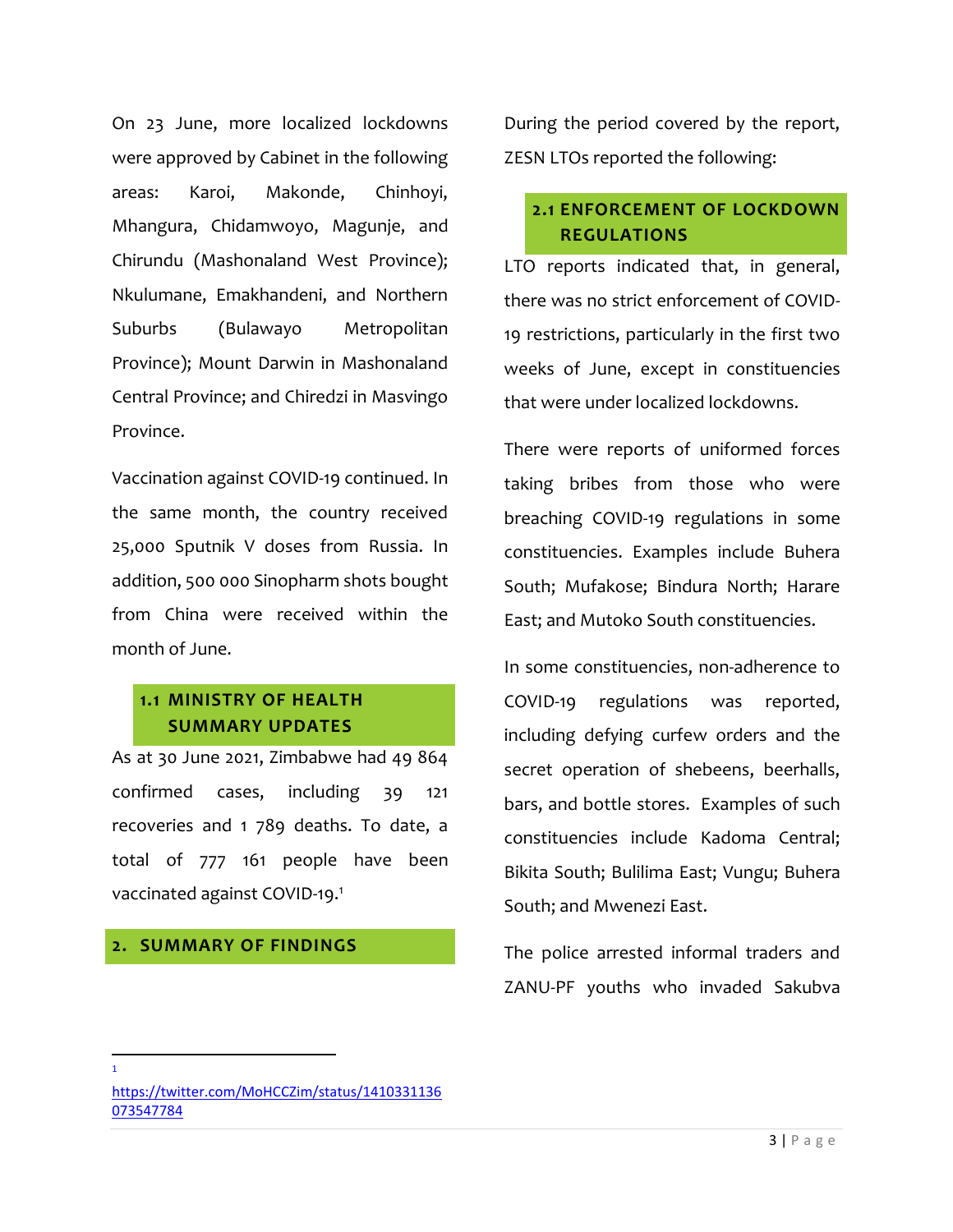vegetables market and grabbed tables in defiance of the City Councils' order to stop trading due to the COVID-19 pandemic.

# **2.2 IMPACT OF COVID-19 ON THE HEALTH SECTOR**

Local health facilities were generally reported to have continued offering services as before. However, unavailability of medication were reported in some constituencies, for example Binga North; Chakari; Glen Norah; Insiza South; Highfield East; Highfield West; Dangamvura-Chikanga; and Mhangura.



Women were reported to be receiving antenatal and postnatal treatment at local health facilities as before. In Nketa Mganwini, an unidentified donor helped by paying bills for antenatal and postnatal services rendered to women.

# **2.3 ACCESSIBILITY OF CLEAN WATER**

Access to clean water was a challenge in some constituencies. These include the urban parts of Makoni South Constituency; Ward 12 of Mudzi South; Chakari; areas outside growth points in Chiredzi South; Hurungwe North; villages 2 and 3 of Umguza; Chitungwiza South; and Chitungwiza North.

Kadoma Residents Association threatened to take the City Council to court over the charging of rates for water that it was not providing. Norton Residents Association complained about exorbitant water charges to the Council.

#### **2.4FOOD AID DISTRIBUTION**

Food aid distribution by the Social Welfare Department was reported in a few constituencies, including Makoni South and Chimanimani West.

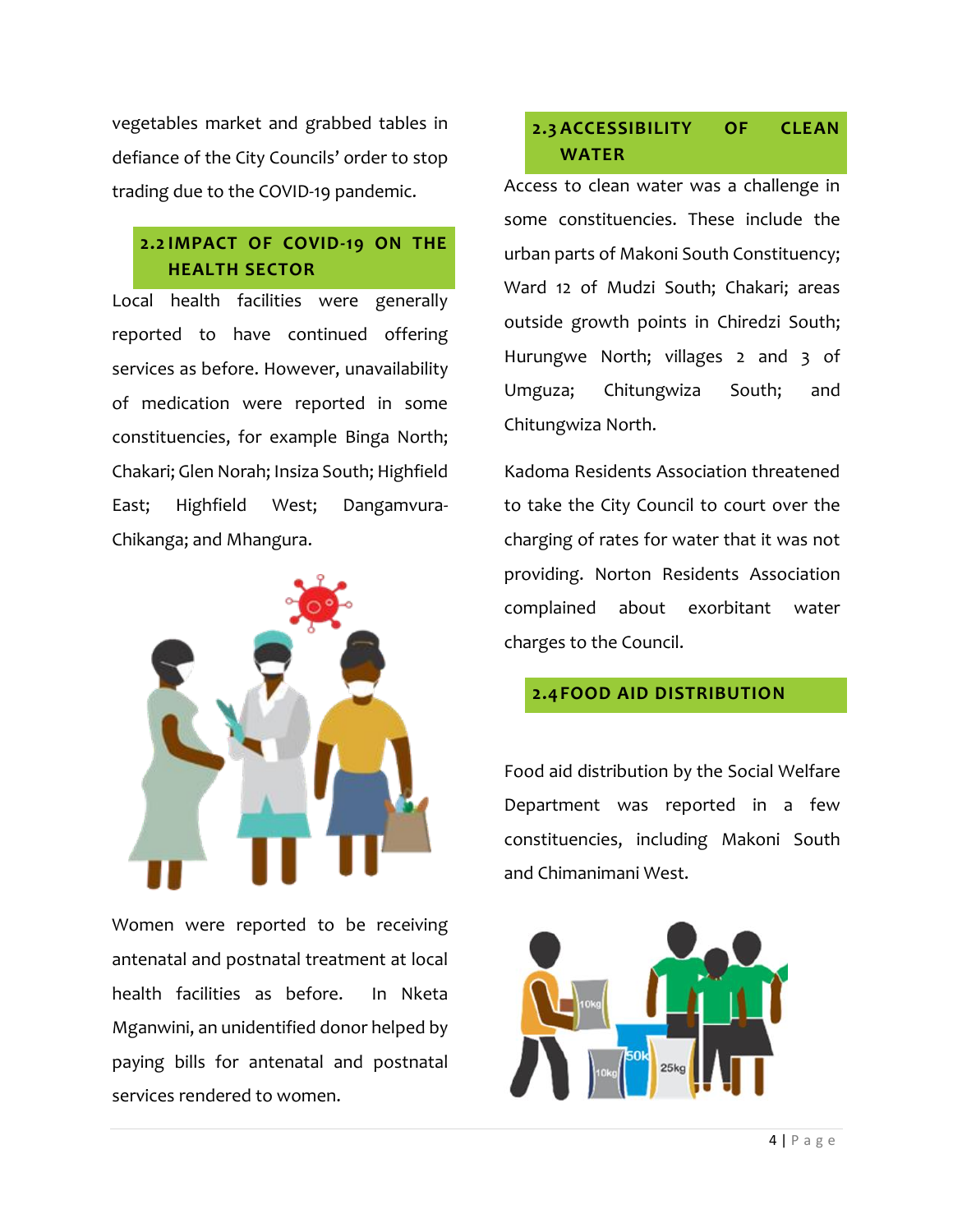In Kwekwe, the World Food Program, through Plan International, gave beneficiaries some money in the form of cash. In Hwange Central, beneficiaries got grocery vouchers from WFP. Oxfam gave beneficiaries grocery vouchers worth USD 12 per person in Gutu East. In Mwenezi East and West, the Red Cross Society distributed grocery hampers with items or commodities worth USD 60 per hamper.

# **2.5 ELECTIONS IN THE AGE OF COVID-19**

ZEC resumed some electoral processes that include voter registration and some boundary delimitation-related field work on 1 April 2021.

LTO reports showed that while ZEC Provincial and District Offices were open, in general, only a few people were turning up to register to vote.

In Bulilima East, ZEC mobile teams moved around in Wards, registering people.

In Nketa, some aspiring candidates were ferrying people to Windsor Park in Famona to register to vote.

In Mutoko South, there were some posters with messages encouraging people to register to vote. There was an increase in the circulation of Voter Education messages on WhatsApp in Bindura North, with the link for voters to check their registration status circulated together with messages encouraging people to register to vote.

#### **2.6POLITICAL ACTIVITIES DURING LOCKDOWN**

In many constituencies, ZANU-PF was reported to be actively recruiting members for, and constituting, its cells (a cell being the vanguard of the party at the level of the village and the community<sup>2</sup>). Such constituencies include Hurungwe West; Guruve North; Magunje; Sanyati; Mhondoro-Ngezi; Hurungwe Central; Gokwe Chireya; Mutare South; Chiredzi West; Zaka West; and Guruve North.

In some cases, recruitment by ZANU-PF was done through door to door visits. In Glen View North, such door to door visits were conducted with those who would join the party being promised something in return. Those who are eligible to vote or

 $\overline{\phantom{a}}$ 

<sup>2</sup> <https://www.chronicle.co.zw/what-is-zanu-pf/>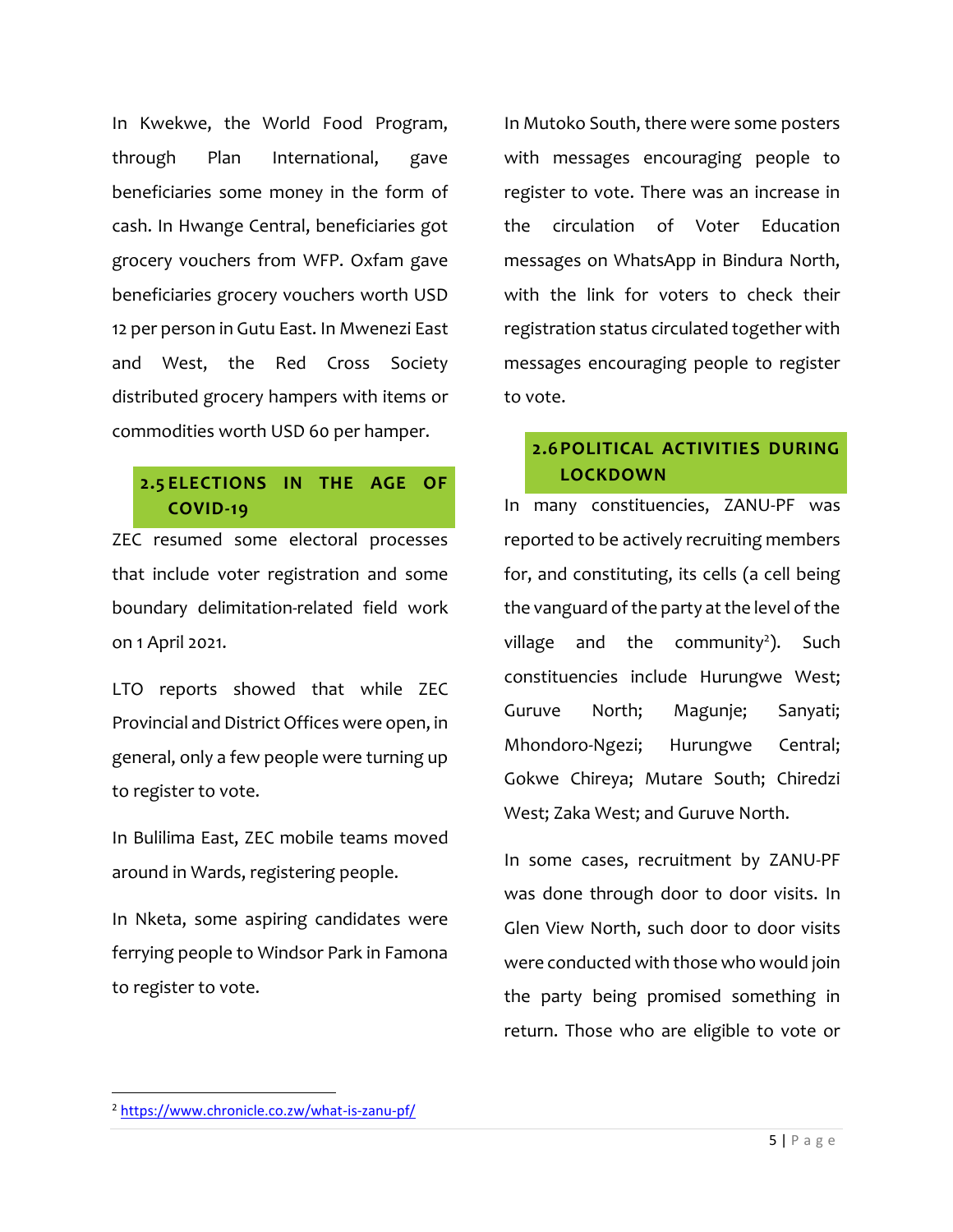have voted in previous elections were particularly targeted. Promises of food aid and farming inputs to those who would join cells were also reportedly made in Mhondoro-Ngezi.

In Kadoma, ZANU-PF requested households to complete forms which recorded the names, dates of birth, and National Identity numbers of those eligible to vote and those who will be eligible to vote in 2023.

In Masvingo Urban, both ZANU-PF and the MDC Alliance were reported to be engaged in restructuring exercises at the local level.

Political parties were also reported to be holding meetings. ZANU-PF meetings were reported in a number of constituencies, including Nketa; Chipinge Central; Binga North; Mudzi South; and Mutare North while MDC Alliance meetings were reported in Binga North.

The MP for Beit Bridge East donated Information and Technology equipment to St Joseph Primary School. The incumbent MP for Mwenezi West handed over an irrigation project to beneficiaries in Ward 14 on 18 June 2021. In Wedza South, the incumbent MP was sponsoring sports

activities. In Uzumba, aspiring ZANU-PF candidates were supporting self-help projects and giving people groceries. In Mberengwa East.

In Norton, the MDC Alliance conducted clean up campaigns during which people were encouraged to register to vote. The MDC Alliance conducted voter education in Ward 12 of Njube-Lobengula.

The Parliamentary Portfolio Committees on Women Affairs and Labour and Social Services were in Nkayi South for public hearings on the Bill on sexual harassment at the workplace.

In some constituencies, for example in Mubaira; Zvishavane-Runde; and Mutare South, there were activities relating to the call made by government for those who witnessed the war of liberation struggle and played roles as *chimbwidos* and *mujibhas* to register so that they could get some benefits for it.

#### **3. HIGHLIGHTS OF ZESN ACTIVITIES**

During the reporting period, ZESN implemented a number of activities.

The Electoral Education and Capacity Building Department continued to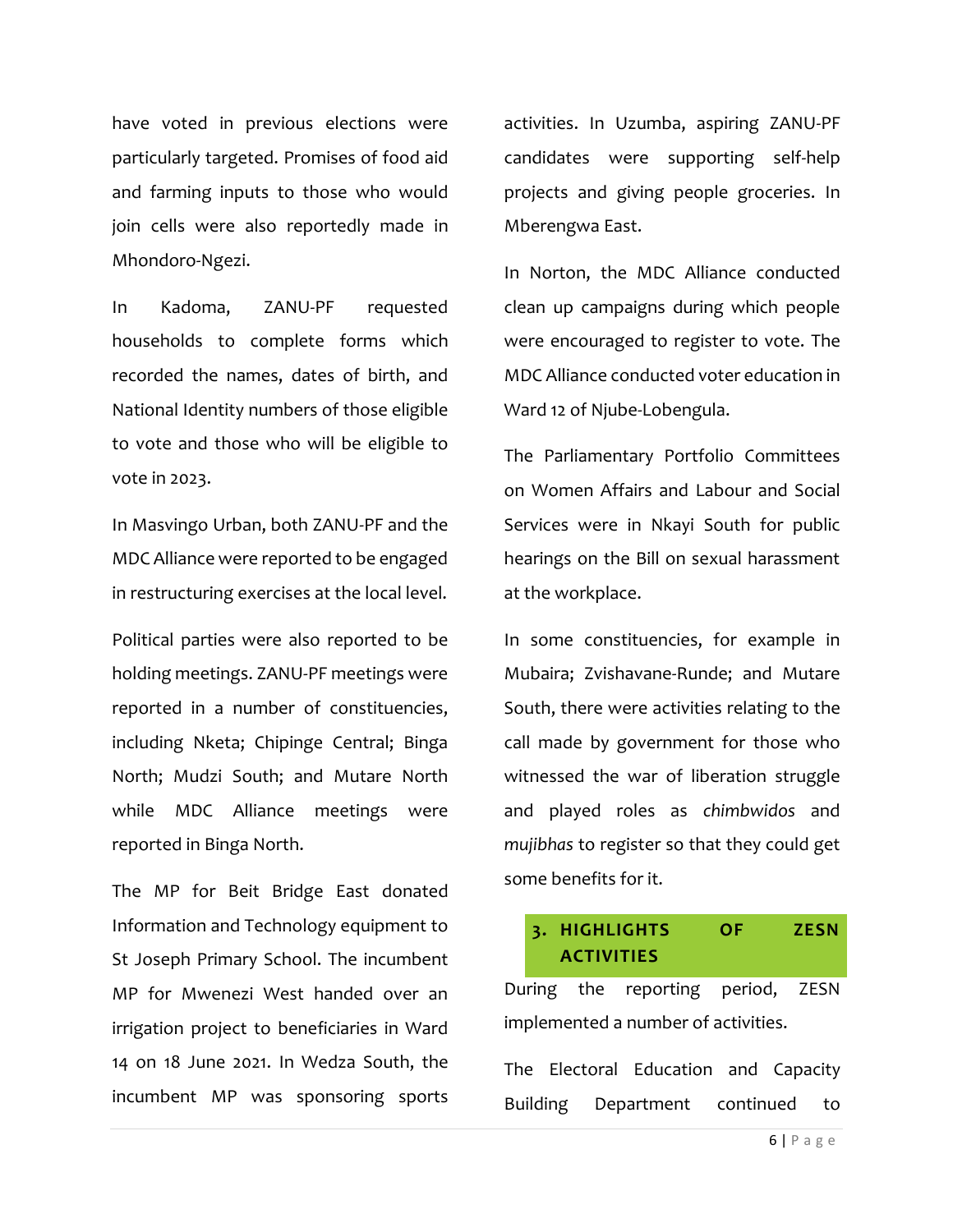encourage citizens to register to vote by means of community and national radio programmes, video skits and the production Information Education and Communication materials such as fliers translated into local languages.

The Department also continued with CSOs and Community Based Organisations' capacity building and collaborations with them in mobilizing Citizens to register to vote. In this regard, a CVE cluster workshop for Matebeleland region was held on 2 June.

Under the Advocacy for Electoral Reform Department, a virtual public webinar on the topic "Judicial Independence; Implications for Electoral Democracy in Zimbabwe". The panellists were Professor Lovemore Madhuku, a constitutional law expert and one of the Political Actors Dialogue (POLAD) principals; Portia Kurima, a development practitioner and elections expert; Dr. Maxwell Shumba, president of the Zimbabwe People First Party; and Dr. Alex Magaisa, a lawyer and constitutional expert.

ZESN presented highlights of the CSOs Draft Comprehensive Electoral Amendment Bill that is currently before Parliament at a Post Legislative Analysis Workshop that was convened by the Parliamentary Legal Committee in Kariba. ZESN also made a presentation on the Bill at a gender workshop hosted by the Zimbabwe Gender Commission and the POLAD in Kariba from 5-6 June 2021.

ZESN also took part in radio programmes on the following topics: A Discussion on the Local Government Quota System for Women; Judicial Independence and its Impact on Electoral Processes; and The Importance of Voter Registration in Electoral Democracy.

ZESN endeavours to sustain voter education efforts using methodologies that do not require people to meet physically.

#### **4. RECOMMENDATIONS**

- i. Members of the public are encouraged to remain vigilant and observe stipulated health protocols.
- ii. The ZEC should provide mobile voter registration centres at venues at sub-district level